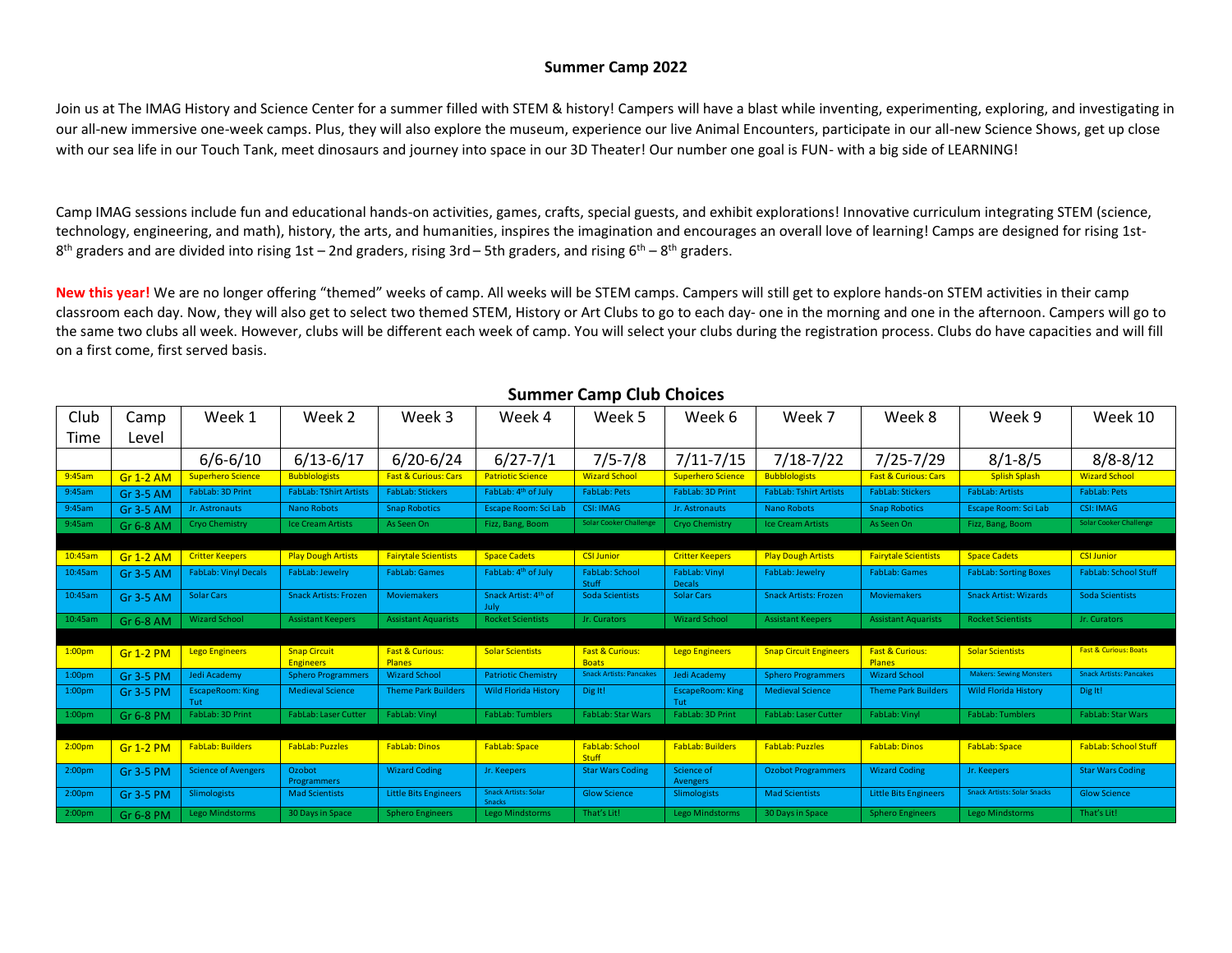## **Campers get to choose one AM Club and one PM Club. Space is limited for each club and will fill on a first come, first served basis.**

### **Grades 1-2 Week 1 Clubs:**

**Superhero Science (AM):** Learn about the science behind some of the powers of your favorite superheroes (and villains!)! Learn about the how things fly like Superman, how to use magnets like Magneto, the power of plants that Poison Ivy uses, and more!

**Critter Keepers (AM):** Learn about some of the IMAG's Animal Ambassadors through some special Meet the Keeper sessions, hands' on activities, and by helping feed some of our animals!

**Lego Engineers (PM):** Use Legos to become engineers as you build catapults, pulleys, bridges, and more through fun challenges and games! FabLab: Builders (PM): Learn the basics of how to use our laser cutter and build constructions and contraptions made on our laser cutter!

### **Grades 3-5 Week 1 Clubs:**

FabLab: 3D Printing (AM): Learn how to use our 3D printers as you design projects in TinkerCad and print them to take home!

**Jr. Astronauts (AM):** Learn about space through special shows at our Science on a Sphere and hands-on activities, such as making constellation viewers, building simple binoculars to use for star gazing, and more!

FabLab: Vinyl Decals (AM): Learn how to use the vinyl cutter to make vinyl decals to decorate water bottles, notebooks, t-shirts, and more!

**Solar Cars (AM):** Build, modify, and race solar cars you get to take home!

**Jedi Academy (PM):** Find out if you are Light Side or Dark Side as you make a light saber that lights up, learn how to use the Force, and more.

**Escape Room: King Tut (PM):** Do you have what it takes to escape King Tut's Tomb? Learn about the history, art, science and engineering behind the famous tomb as you work together to solve puzzles and escape!

Science of Avengers (PM): Explore the science behind the powers of the Avengers! Explore the concept of strength like Captain Avenger, become an engineer like Iron Man, learn about spiders to understand Spiderman's powers, and more!

**Slimologists (PM):** Learn how to make all different kinds of slime and conduct experiments with your slime!

# **Grades 6-8 Week 1 Clubs:**

**Cryo Chemistry (AM):** Explore the colder side of science as you conduct experiments with ice, dry ice and liquid nitrogen!

**Wizard School (AM):** Get sorted into your House and take a mini session of Hogwarts' Courses, including Potions, Charms, Care of Magical Creatures, Defense Against the Dark Arts, and Herbology!

**FabLab: 3D Printing (PM):** Learn about 3D printing and create a fun project on our Makerbot to take home!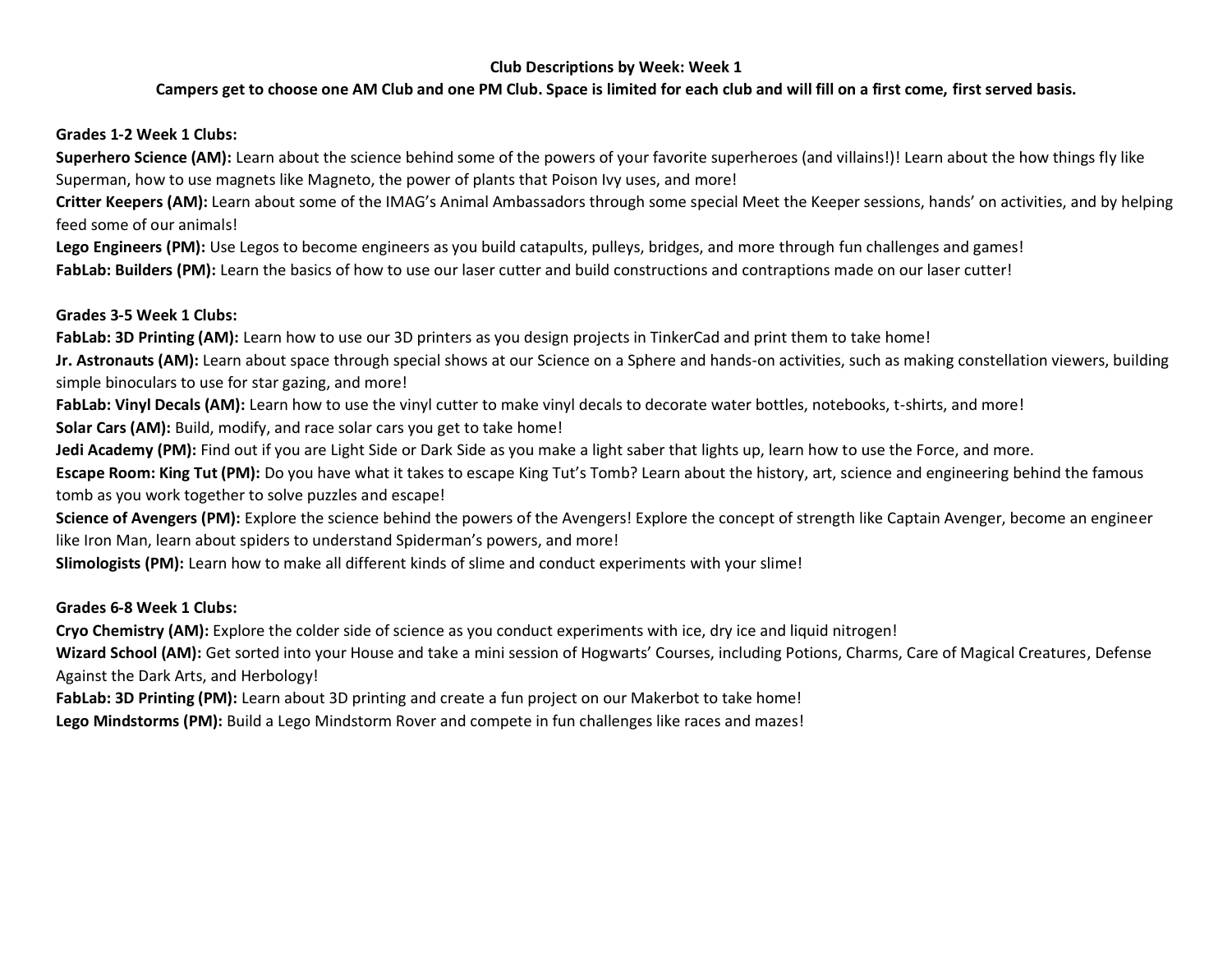## **Campers get to choose one AM Club and one PM Club. Space is limited for each club and will fill on a first come, first served basis.**

### **Grades 1-2 Week 2 Clubs:**

**Bubblologists(AM):** Learn about the science behind bubbles as you concoct different bubble solutions, **Play Dough Artists (AM):** Learn how to make different types of doughs and use them to make fantastic creations! **Snap Circuit Engineers (PM):** Use snap circuits to learn about electricity as you complete different circuit challenges. **FabLab: Puzzles (PM):** Use our laser cutter to design and cut out different puzzles.

### **Grades 3-5 Week 2 Clubs:**

**FabLab: T-Shirt Artists (AM):** Make 4 different t-shirts throughout the week: tie dye, heat transfer vinyl, vinyl stencil screen print, and color changing! **Nano Robots(AM):** Play with tiny robots, race them and have them complete challenges, plus build your own nano robot to take home! FabLab: Jewelry (AM): Use the laser cutter, vinyl cutter, and button maker to make earrings, necklace charms, bracelets, and buttons/pins. **Snack Artists: Frozen (AM):** Make chilly snacks and learn about the science behind frozen snacks like popsicles and ice cream! **Sphero Programmers (PM):** Learn how to program our mini Spheros to complete different challenges and tasks using drop and click programming. **Medieval Science (PM):** Explore medieval times as you make catapults, learn about the nano science behind stained glass, design a shield with a coat of arms, and test your archery skills.

**Ozobot Programmers (PM):** Learn how to code ozobots using color patterns and complete different challenges throughout the week. **Mad Scientists (PM):** Step into our lab and concoct our fizziest, foamiest, and most fun experiments!

### **Grades 6-8 Week 2 Clubs:**

**Ice Cream Artists (AM):** Use liquid nitrogen and dry ice to concoct fun, wild and silly ice cream flavors and styles! **Assistant Keepers(AM):** Help our Animal Care Staff take care of some of our Animal Ambassadors by helping them feed, clean and examine them! **FabLab: Laser Cutter (PM):** Learn how to use our laser cutter and make a keychain, photo frame, game and project of your choice! **30 Days in Space (PM):** Learn about programming/coding as you complete challenges as part of the 30 Days in Space program!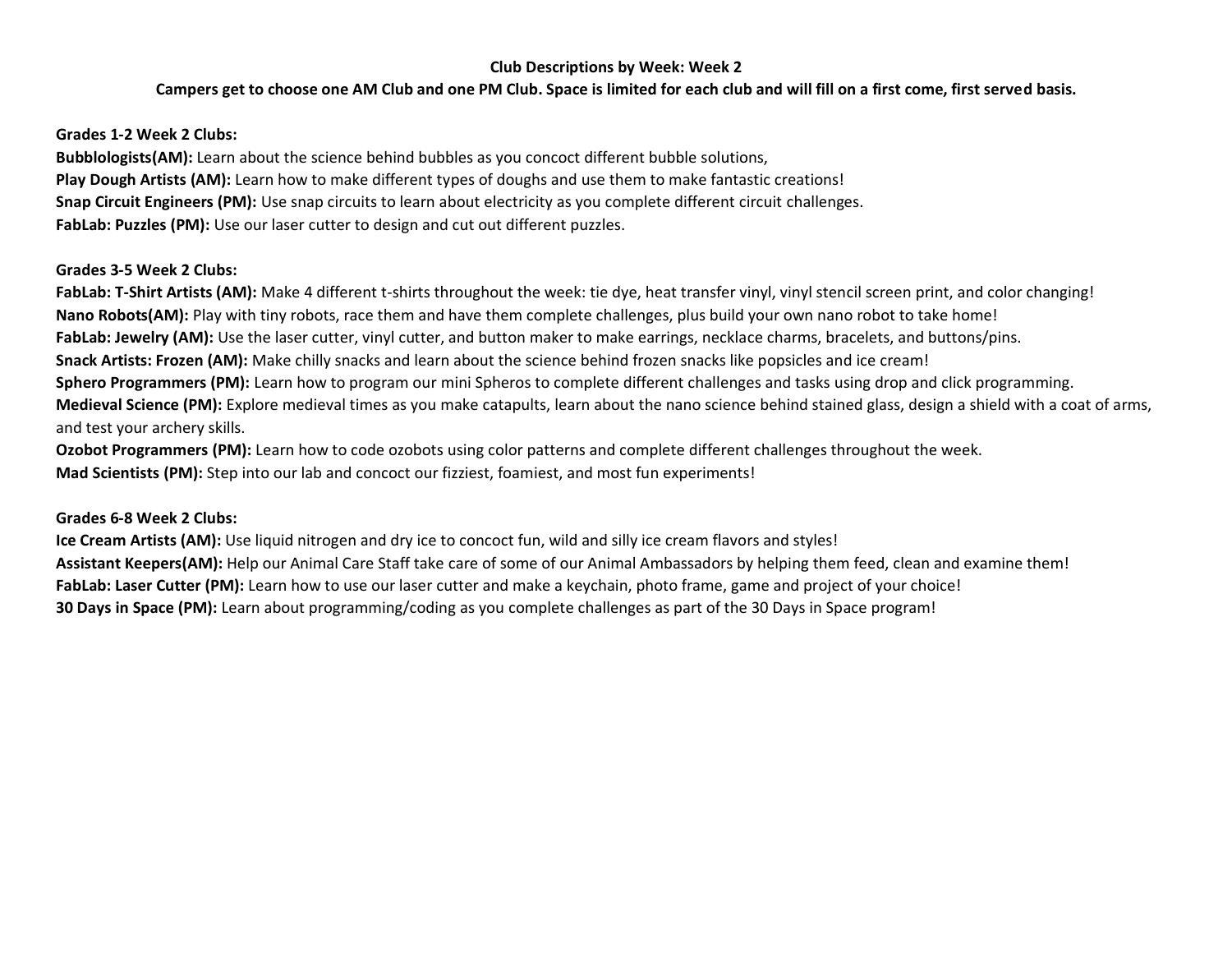### **Campers get to choose one AM Club and one PM Club. Space is limited for each club and will fill on a first come, first served basis.**

### **Grades 1-2 Week 3 Clubs:**

**Fast and the Curious: Cars (AM):** Explore the physics and engineering behind cars as you build balloon cars, maneuver Lego Mindstorm Rovers, race virtual cars, and learn how friction affects speed!

Fairytale Scientists(AM): Become an engineer as you build a wolf proof structure, build a tower to help Jack reach the Golden Egg, design a parachute to help Rapunzel escape her tower, and more!

Fast and the Curios: Planes (PM): Learn about the physics behind flight and then design, build and fly different flying contraptions!

FabLab: Dinos (PM): Use our laser cutter and vinyl cutter to make dinosaur puzzle, design a 3D dinosaur to display, build a dinosaur skeleton, and make a dino shirt or stickers!

#### **Grades 3-5 Week 3 Clubs:**

**FabLab: Stickers (AM):** Use our vinyl cutters to design and create all kinds of stickers in all shapes, sizes, and colors!

**Snap Robotics(AM):** Learn how to program our robots created by Snap Circuits that can complete different tasks and challenges.

**FabLab: Games(AM):** Use our laser cutter and vinyl cutter to create games like tic tac toe, mini air hockey

**Moviemakers(AM):** Use stop motion animation to create a short film with other campers.

**Wizard School (PM):** Get sorted into your House and take a mini session of classes, including Potions, Charms, Care of Magical Creatures, Herbology, and Defense Against the Dark Arts.

**Theme Park Builders (PM):** Learn about the physics and engineering behind theme park rides as you build roller coasters, bumper cars, and other rides. **Wizard Coding (PM):** Use our Kano Wands to complete different wizard school tasks as you learn about coding and programming in a magical way. **Little Bits Engineers (PM):** Become an inventor and use Little Bits to build different contraptions, gadgets and devices.

### **Grades 6-8 Week 3 Clubs:**

**As Seen On (AM):** Recreate some of the awesome science experiments you've seen on TikTok, YouTube, and more!

**Assistant Aquarists(AM):** Help our Aquatics Care Team take care of our Aquatics Animal Ambassadors throughout the week. Learn how to water test, prep food, feed our animals, and more!

FabLab: Vinyl (PM): Use our vinyl cutters to make stickers, decals, t-shirts, and more!

**Sphero Engineers (PM):** Use click and drag coding to program our mini spheros to complete different tasks.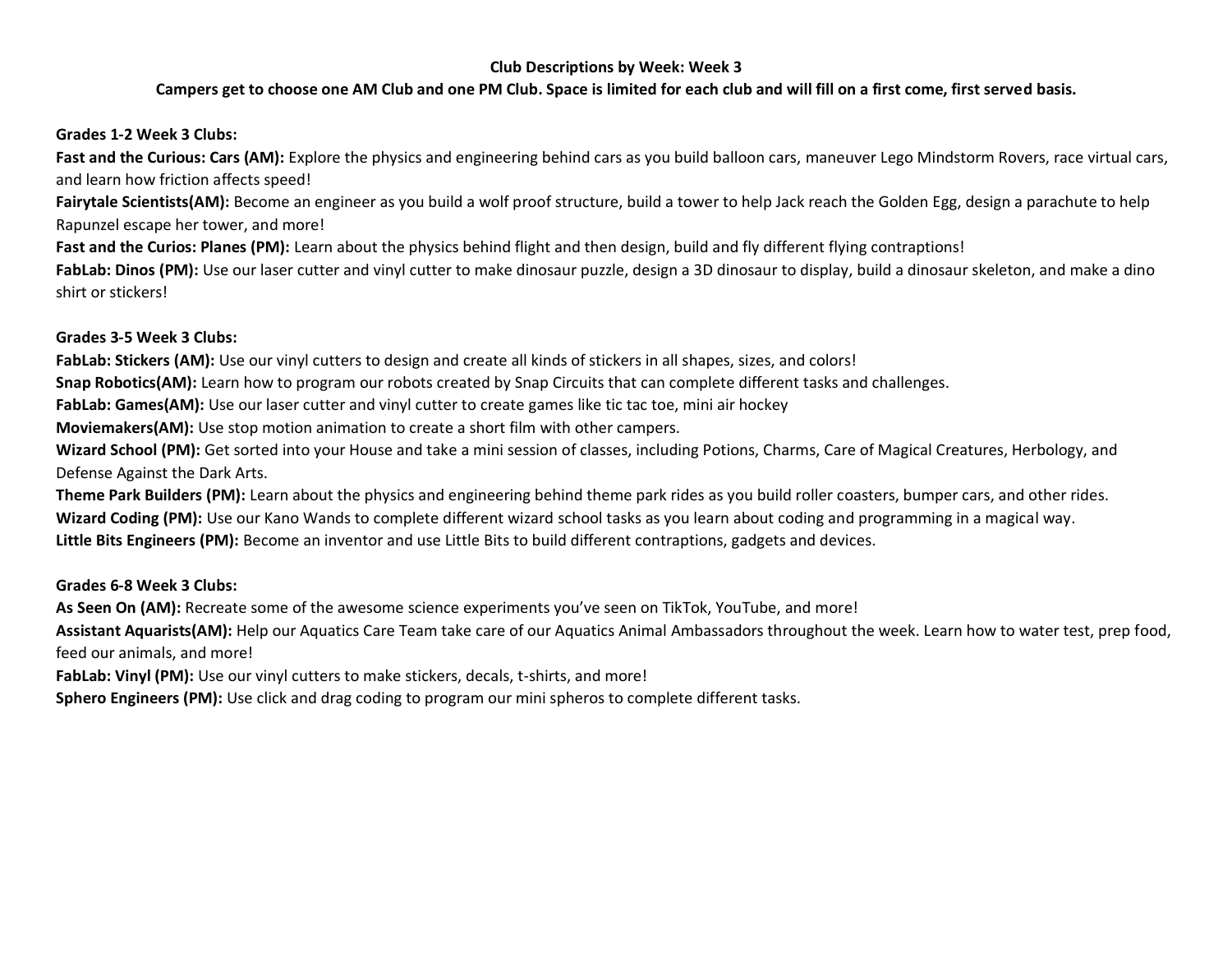### **Campers get to choose one AM Club and one PM Club. Space is limited for each club and will fill on a first come, first served basis.**

### **Grades 1-2 Week 4 Clubs:**

Patriotic Science (AM): Use science and engineering to celebrate the 4<sup>th</sup> of July by making straw rockets, erupting confetti volcanoes, making red, white and blue slime, and learning about the science behind fireworks.

**Space Cadets (AM):** Learn about space and space exploration through special Science on a Sphere shows, making a lunar phase game, recreating constellations and designing a Mars Rover.

**Solar Science (PM):** Learn about the power of the sun as you make solar bead bracelets, create solar prints, use a solar cooker, and create shadow art. FabLab: School Stuff (PM): Use our laser cutter and vinyl cutter to make fun school supplies, such as personalized pencils, pencil boxes and notebooks.

#### **Grades 3-5 Week 4 Clubs:**

FabLab: 4<sup>th</sup> of July(AM): Use our Laser Cutter and Vinyl Cutter to make 4<sup>th</sup> of July themed projects like rocket puzzles, fireworks t-shirts, stickers, and more! **Escape Room: Science Lab (AM):** Use your STEM skills to solve puzzles and riddles to escape the Science Lab! FabLab: 4<sup>th</sup> of July(AM): Use our Laser Cutter and Vinyl Cutter to make 4<sup>th</sup> of July themed projects like rocket puzzles, fireworks t-shirts, stickers, and more! **Snack Artists: 4th of July(AM):** Make 4th of July themed treats like rocket popsicles; patriotic Dippin' Dots; red, white and blue Jell-O; and 4th of July fruit kabobs! **Patriotic Chemistry (PM):** Learn about the science behind fireworks, launch patriotic baking soda rockets, make swirling fireworks and more! **Wild Florida History (PM):** Learn about some of Florida's wildest history through its animals! Get up close with an alligator, examine fossils, and more! **Jr. Keepers (PM):** Learn about our Animal Ambassadors through special Meet the Keeper sessions, help our Animal Care staff with feedings, and more! **Snack Artists: Solar Snacks (PM):** Create snacks to use the power of or are inspired by the sun! Brew flavored teas, make s'mores snack mix in a solar cooker, shake up flavored sunflower seeds, and more!

### **Grades 6-8 Week 4 Clubs:**

Fizz, Bang, Boom(AM): Create some of our biggest, messiest, and loudest experiments in this club! Erupt a giant elephant toothpaste, learn about the science behind fireworks, erupt a Genie in a Bottle, and send a garbage can high into the sky with liquid nitrogen! Rocket Scientists(AM): Launch all of kinds of rockets in this camp, such as baking soda rockets, pressurized water rockets, bottle rockets and chemical rockets! **FabLab: Tumblers (PM):** Design stickers and decals to decorate different tumblers, cups and water bottles.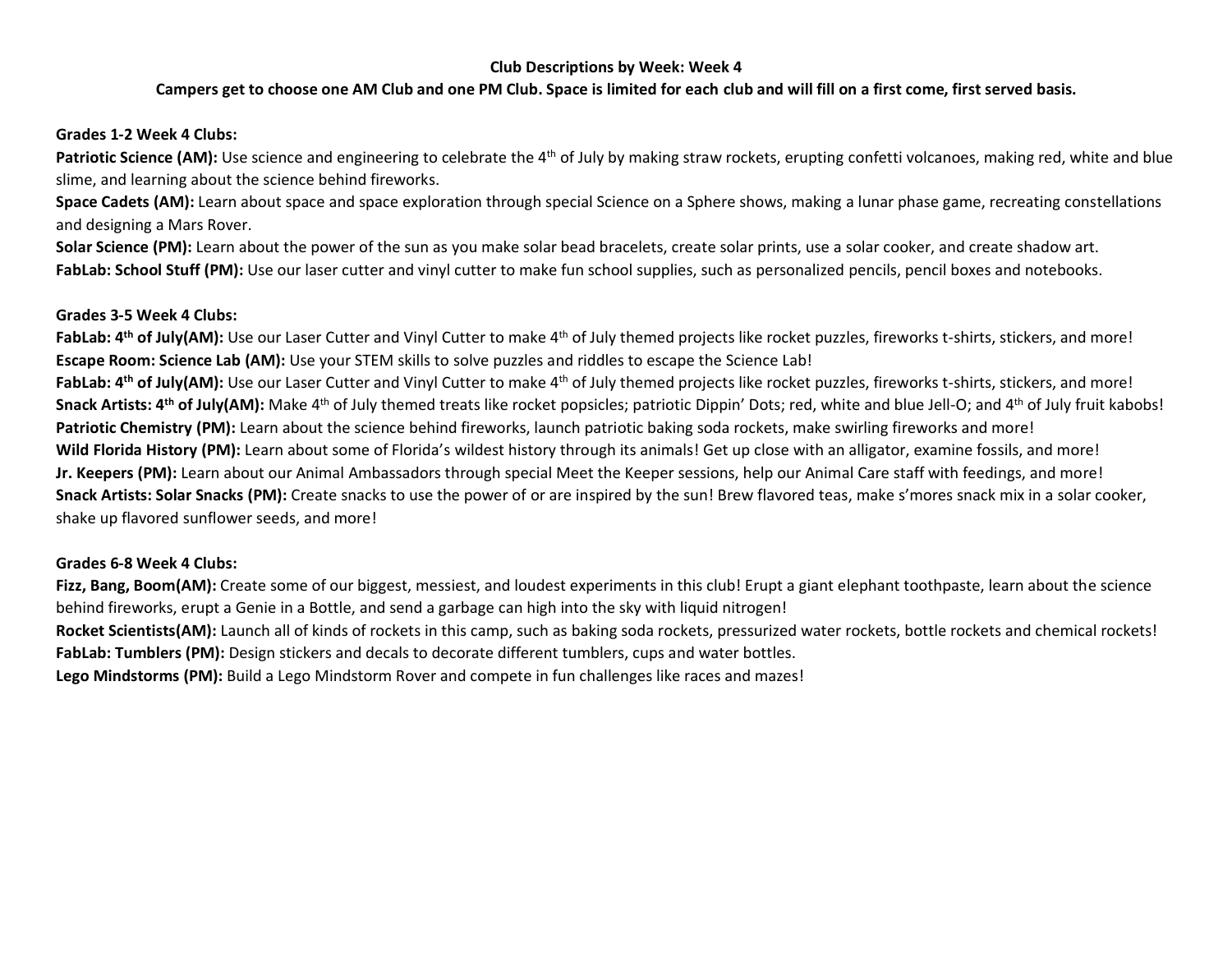# **Campers get to choose one AM Club and one PM Club. Space is limited for each club and will fill on a first come, first served basis.**

# **Grades 1-2 Week 5 Clubs:**

**Wizard School (AM):** Get sorted into your House and take a mini session of classes, including Potions, Charms, Care of Magical Creatures, Herbology, and Defense Against the Dark Arts.

**CSI Junior (AM):** A crime has been committed at The IMAG and it is up our Junior CSI agents to solve it! Learn to identify fingerprints, find clues, test mystery substances, and more!

**Fast and Curious: Boats (PM):** Become an engineer as you build a paddle boat, sail boat, Lego Boat, and a mystery boat! **FabLab: Space (PM):** Use the laser cutter and vinyl cutter to make space inspired pins, stickers, t-shirts, and more!

### **Grades 3-5 Week 5 Clubs:**

**FabLab: Pets (AM):** Use a laser cutter and vinyl cutter to create pet inspired puzzles, pins, keychains, and stickers!

**CSI: IMAG Edition (AM):** A crime has been committed at The IMAG and it is up our Junior CSI agents to solve it! Learn to identify fingerprints, find clues, test mystery substances, and more!

**FabLab: School Stuff (AM):** Use the laser cutter and vinyl cutter to design and make stuff to use at school, like pencil boxes and notebooks.

**Soda Scientists (AM):** Use soda and soda bottles for fun, fizzy, and foamy science experiments!

**Snack Artists: Pancakes (PM):** Make different types of pancakes and pancake art as you learn about the science of cooking!

**Dig It! (PM):** Learn about Florida fossils, dig for some fossils to keep and make fossil projects, such as impressions, casts, and necklaces.

**Star Wars Coding (PM):** Use our Kano Force Training Kits to learn how to code as you design light sabers, use the Force and more.

**Glow Science (PM):** Explore the science behind luminescence as you make glow snow, erupt glowing volcanoes, create glowing drawings, and play with glowing bubbles.

### **Grades 6-8 Week 5 Clubs:**

**Solar Cookers Challenge (AM):** Design solar cookers and compete in a cooking challenge!

**Jr. Curators (AM):** Learn about some of the items in our History Archives and put together a mini exhibit for the museum.

**FabLab: Star Wars (PM):** Use our laser cutter and vinyl cutter to design Star Wars inspired items like glowing laser cut night lights, decals, and t-shirts.

**That's Lit! (PM):** Explore the science of luminescence as you build circuits to turn on a light, erupt glow in the dark Mentos Fountains, deconstruct glow sticks, and create a glowing substance using luminol.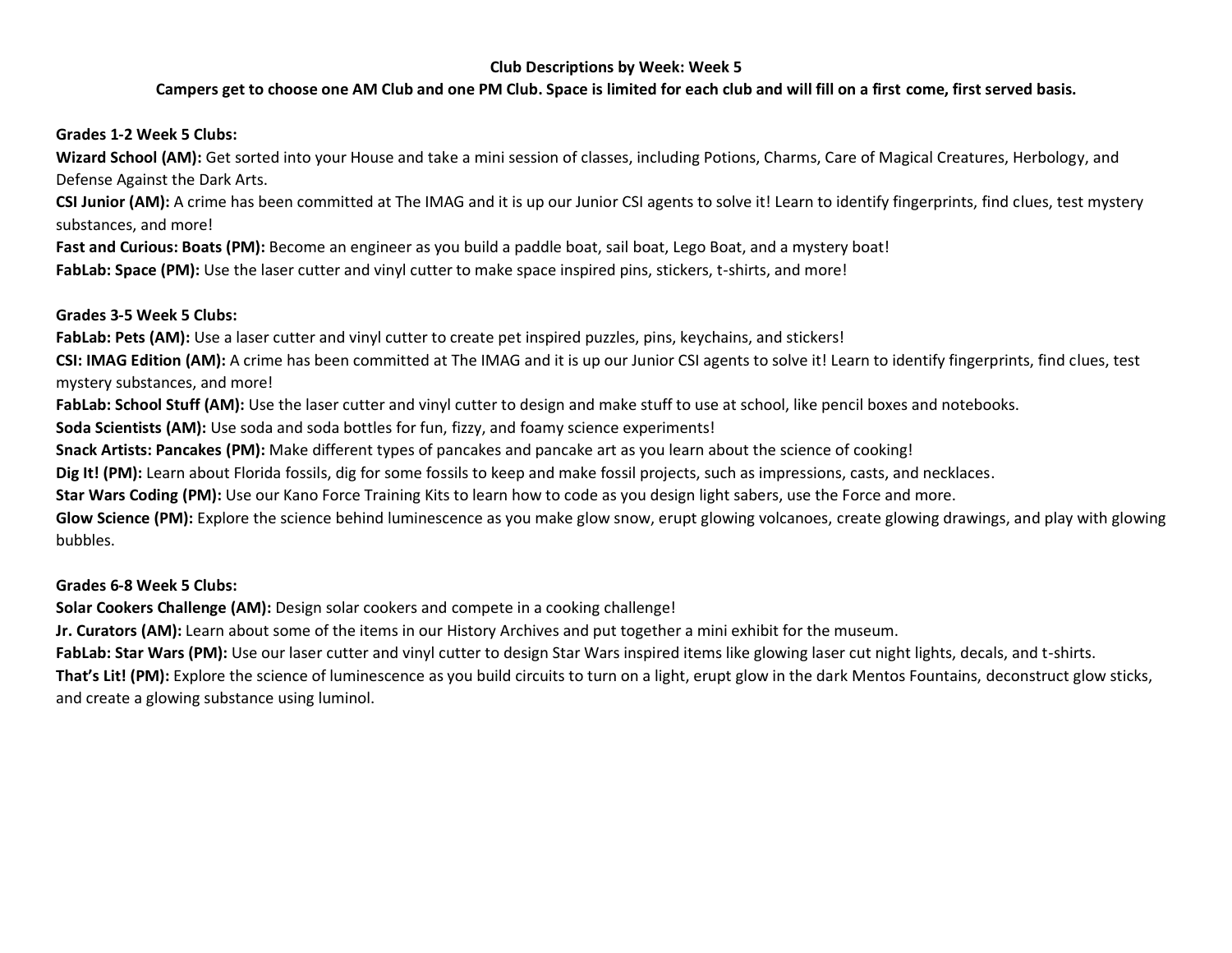## **Campers get to choose one AM Club and one PM Club. Space is limited for each club and will fill on a first come, first served basis.**

### **Grades 1-2 Week 6 Clubs:**

**Superhero Science (AM):** Learn about the science behind some of the powers of your favorite superheroes (and villains!)! Learn about the how things fly like Superman, how to use magnets like Magneto, the power of plants that Poison Ivy uses, and more!

**Critter Keepers (AM):** Learn about some of the IMAG's Animal Ambassadors through some special Meet the Keeper sessions, hands' on activities, and by helping feed some of our animals!

**Lego Engineers (PM):** Use Legos to become engineers as you build catapults, pulleys, bridges, and more through fun challenges and games! FabLab: Builders (PM): Learn the basics of how to use our laser cutter and build constructions and contraptions made on our laser cutter!

### **Grades 3-5 Week 6 Clubs:**

FabLab: 3D Printing (AM): Learn how to use our 3D printers as you design projects in TinkerCad and print them to take home!

**Jr. Astronauts (AM):** Learn about space through special shows at our Science on a Sphere and hands-on activities, such as making constellation viewers, building simple binoculars to use for star gazing, and more!

FabLab: Vinyl Decals (AM): Learn how to use the vinyl cutter to make vinyl decals to decorate water bottles, notebooks, t-shirts, and more!

**Solar Cars (AM):** Build, modify, and race solar cars you get to take home!

**Jedi Academy (PM):** Find out if you are Light Side or Dark Side as you make a light saber that lights up, learn how to use the Force, and more.

**Escape Room: King Tut (PM):** Do you have what it takes to escape King Tut's Tomb? Learn about the history, art, science and engineering behind the famous tomb as you work together to solve puzzles and escape!

Science of Avengers (PM): Explore the science behind the powers of the Avengers! Explore the concept of strength like Captain Avenger, become an engineer like Iron Man, learn about spiders to understand Spiderman's powers, and more!

**Slimologists (PM):** Learn how to make all different kinds of slime and conduct experiments with your slime!

### **Grades 6-8 Week 6 Clubs:**

**Cryo Chemistry (AM):** Explore the colder side of science as you conduct experiments with ice, dry ice and liquid nitrogen!

Wizard School (AM): Get sorted into your House and take a mini session of Hogwarts' Courses, including Potions, Charms, Care of Magical Creatures, Defense Against the Dark Arts, and Herbology!

**FabLab: 3D Printing (PM):** Learn about 3D printing and create a fun project on our Makerbot to take home!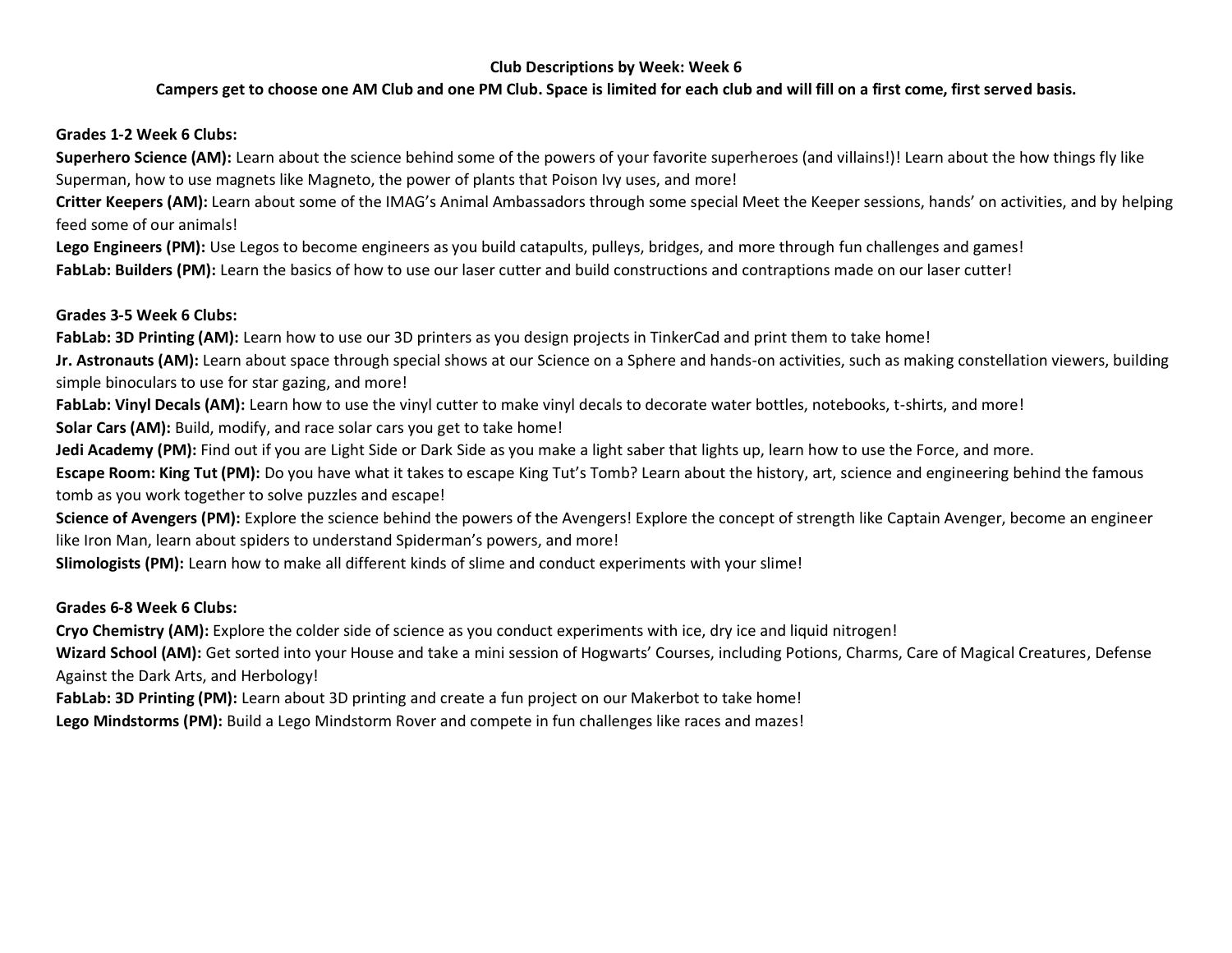# **Campers get to choose one AM Club and one PM Club. Space is limited for each club and will fill on a first come, first served basis.**

### **Grades 1-2 Week 7 Clubs:**

**Bubblologists(AM):** Learn about the science behind bubbles as you concoct different bubble solutions, **Play Dough Artists (AM):** Learn how to make different types of doughs and use them to make fantastic creations! **Snap Circuit Engineers (PM):** Use snap circuits to learn about electricity as you complete different circuit challenges. **FabLab: Puzzles (PM):** Use our laser cutter to design and cut out different puzzles.

### **Grades 3-5 Week 7 Clubs:**

**FabLab: T-Shirt Artists (AM):** Make 4 different t-shirts throughout the week: tie dye, heat transfer vinyl, vinyl stencil screen print, and color changing! **Nano Robots(AM):** Play with tiny robots, race them and have them complete challenges, plus build your own nano robot to take home! FabLab: Jewelry (AM): Use the laser cutter, vinyl cutter, and button maker to make earrings, necklace charms, bracelets, and buttons/pins. **Snack Artists: Frozen (AM):** Make chilly snacks and learn about the science behind frozen snacks like popsicles and ice cream! **Sphero Programmers (PM):** Learn how to program our mini Spheros to complete different challenges and tasks using drop and click programming. **Medieval Science (PM):** Explore medieval times as you make catapults, learn about the nano science behind stained glass, design a shield with a coat of arms, and test your archery skills.

**Ozobot Programmers (PM):** Learn how to code ozobots using color patterns and complete different challenges throughout the week. **Mad Scientists (PM):** Step into our lab and concoct our fizziest, foamiest, and most fun experiments!

### **Grades 6-8 Week 7 Clubs:**

**Ice Cream Artists (AM):** Use liquid nitrogen and dry ice to concoct fun, wild and silly ice cream flavors and styles! **Assistant Keepers(AM):** Help our Animal Care Staff take care of some of our Animal Ambassadors by helping them feed, clean and examine them! FabLab: Laser Cutter (PM): Learn how to use our laser cutter and make a keychain, photo frame, game and project of your choice! **30 Days in Space (PM):** Learn about programming/coding as you complete challenges as part of the 30 Days in Space program!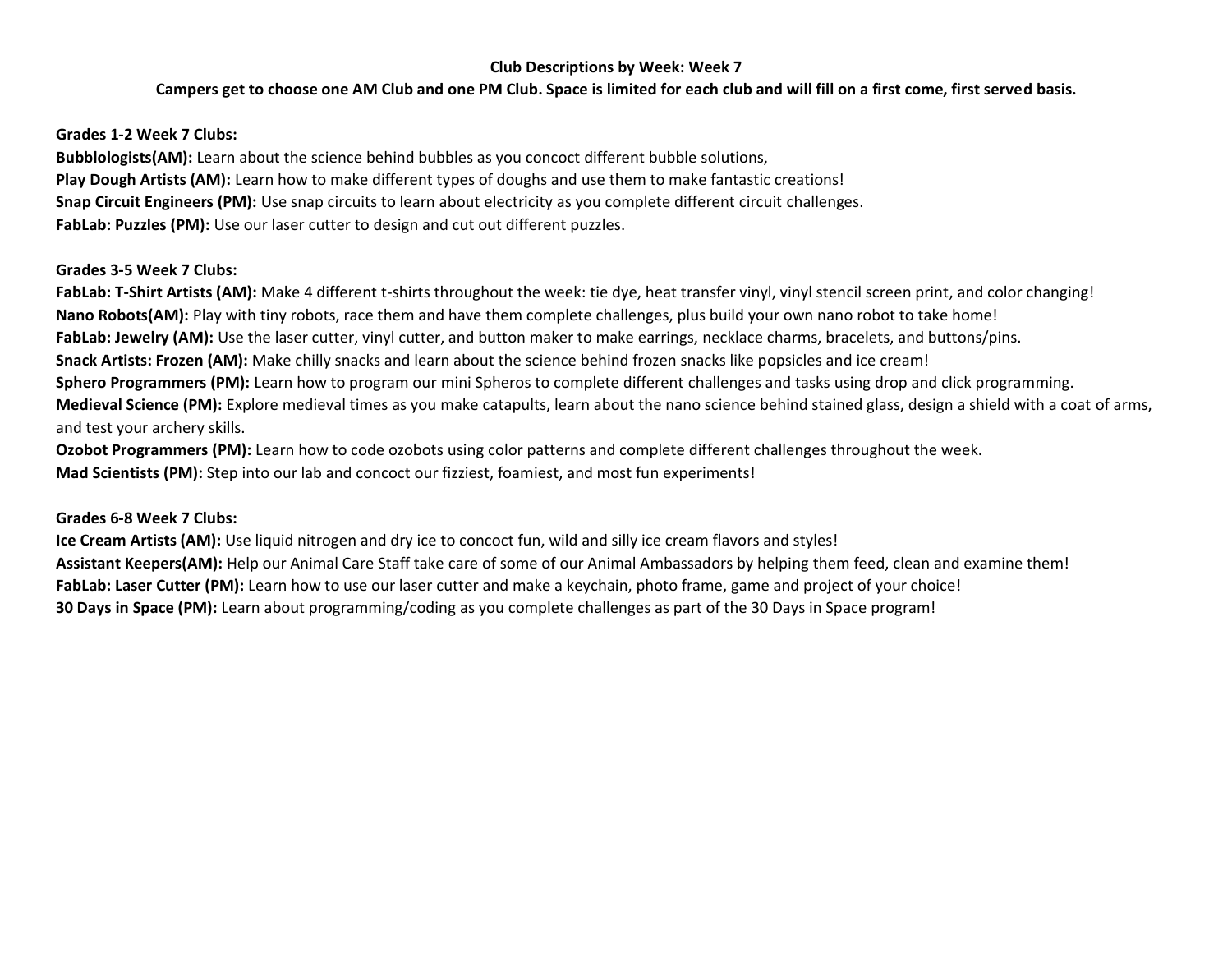### **Campers get to choose one AM Club and one PM Club. Space is limited for each club and will fill on a first come, first served basis.**

### **Grades 1-2 Week 8 Clubs:**

**Fast and the Curious: Cars (AM):** Explore the physics and engineering behind cars as you build balloon cars, maneuver Lego Mindstorm Rovers, race virtual cars, and learn how friction affects speed!

Fairytale Scientists(AM): Become an engineer as you build a wolf proof structure, build a tower to help Jack reach the Golden Egg, design a parachute to help Rapunzel escape her tower, and more!

Fast and the Curios: Planes (PM): Learn about the physics behind flight and then design, build and fly different flying contraptions!

FabLab: Dinos (PM): Use our laser cutter and vinyl cutter to make dinosaur puzzle, design a 3D dinosaur to display, build a dinosaur skeleton, and make a dino shirt or stickers!

#### **Grades 3-5 Week 8 Clubs:**

**FabLab: Stickers (AM):** Use our vinyl cutters to design and create all kinds of stickers in all shapes, sizes, and colors!

**Snap Robotics(AM):** Learn how to program our robots created by Snap Circuits that can complete different tasks and challenges.

**FabLab: Games(AM):** Use our laser cutter and vinyl cutter to create games like tic tac toe, mini air hockey

**Moviemakers(AM):** Use stop motion animation to create a short film with other campers.

**Wizard School (PM):** Get sorted into your House and take a mini session of classes, including Potions, Charms, Care of Magical Creatures, Herbology, and Defense Against the Dark Arts.

**Theme Park Builders (PM):** Learn about the physics and engineering behind theme park rides as you build roller coasters, bumper cars, and other rides. **Wizard Coding (PM):** Use our Kano Wands to complete different wizard school tasks as you learn about coding and programming in a magical way. **Little Bits Engineers (PM):** Become an inventor and use Little Bits to build different contraptions, gadgets and devices.

### **Grades 6-8 Week 8 Clubs:**

**As Seen On (AM):** Recreate some of the awesome science experiments you've seen on TikTok, YouTube, and more!

**Assistant Aquarists(AM):** Help our Aquatics Care Team take care of our Aquatics Animal Ambassadors throughout the week. Learn how to water test, prep food, feed our animals, and more!

FabLab: Vinyl (PM): Use our vinyl cutters to make stickers, decals, t-shirts, and more!

**Sphero Engineers (PM):** Use click and drag coding to program our mini spheros to complete different tasks.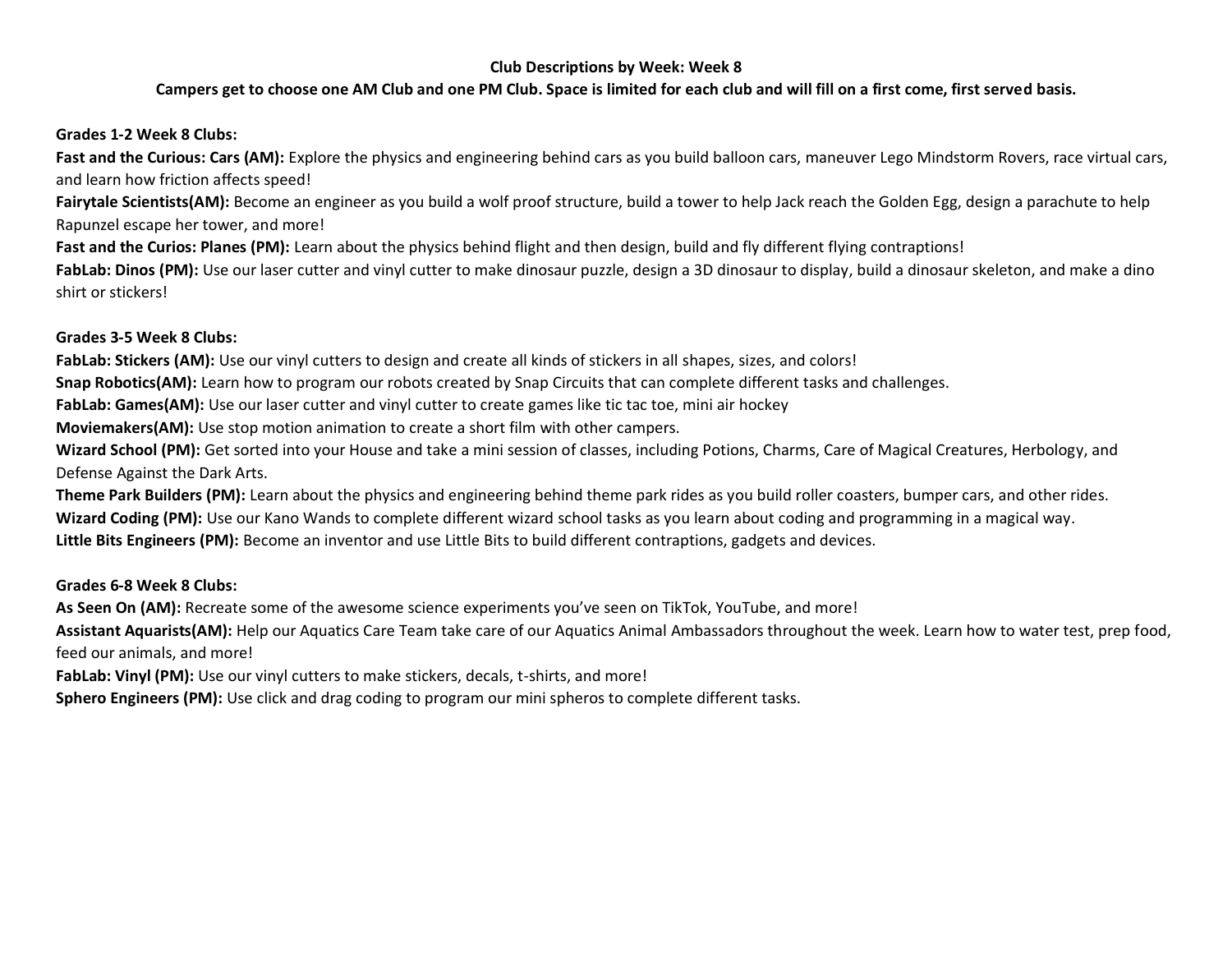### **Campers get to choose one AM Club and one PM Club. Space is limited for each club and will fill on a first come, first served basis.**

## **Grades 1-2 Week 9 Clubs:**

**Splish Splash (AM):**

**Space Cadets (AM):** Learn about space and space exploration through special Science on a Sphere shows, making a lunar phase game, recreating constellations and designing a Mars Rover.

**Solar Science (PM):** Learn about the power of the sun as you make solar bead bracelets, create solar prints, use a solar cooker, and create shadow art. FabLab: School Stuff (PM): Use our laser cutter and vinyl cutter to make fun school supplies, such as personalized pencils, pencil boxes and notebooks.

### **Grades 3-5 Week 9 Clubs:**

FabLab: Artists (AM): Use our laser cutter and vinyl cutter to create art tools, like weaving looms, stencils, and stamps! **Escape Room: Science Lab (AM):** Use your STEM skills to solve puzzles and riddles to escape the Science Lab! FabLab: Sorting Boxes(AM): Discover what House you are in and create a Sorting Box that magically reveals your House and includes House Pride items! **Snack Artists: Wizards (AM):** Create magical treats inspired by Honeydukes, the Three Broomsticks, and Florean Fortescue's Ice Cream Parlour! **Makers: Sewing Monsters (PM):** Learn how to turn your monster drawings into a hand-sewn, unique felt monster! **Wild Florida History (PM):** Learn about some of Florida's wildest history through its animals! Get up close with an alligator, examine fossils, and more! **Jr. Keepers (PM):** Learn about our Animal Ambassadors through special Meet the Keeper sessions, help our Animal Care staff with feedings, and more! **Snack Artists: Solar Snacks (PM):** Create snacks to use the power of or are inspired by the sun! Brew flavored teas, make s'mores snack mix in a solar cooker, shake up flavored sunflower seeds, and more!

# **Grades 6-8 Week 9 Clubs:**

Fizz, Bang, Boom(AM): Create some of our biggest, messiest, and loudest experiments in this club! Erupt a giant elephant toothpaste, learn about the science behind fireworks, erupt a Genie in a Bottle, and send a garbage can high into the sky with liquid nitrogen!

Rocket Scientists(AM): Launch all of kinds of rockets in this camp, such as baking soda rockets, pressurized water rockets, bottle rockets and chemical rockets! **FabLab: Tumblers (PM):** Design stickers and decals to decorate different tumblers, cups and water bottles.